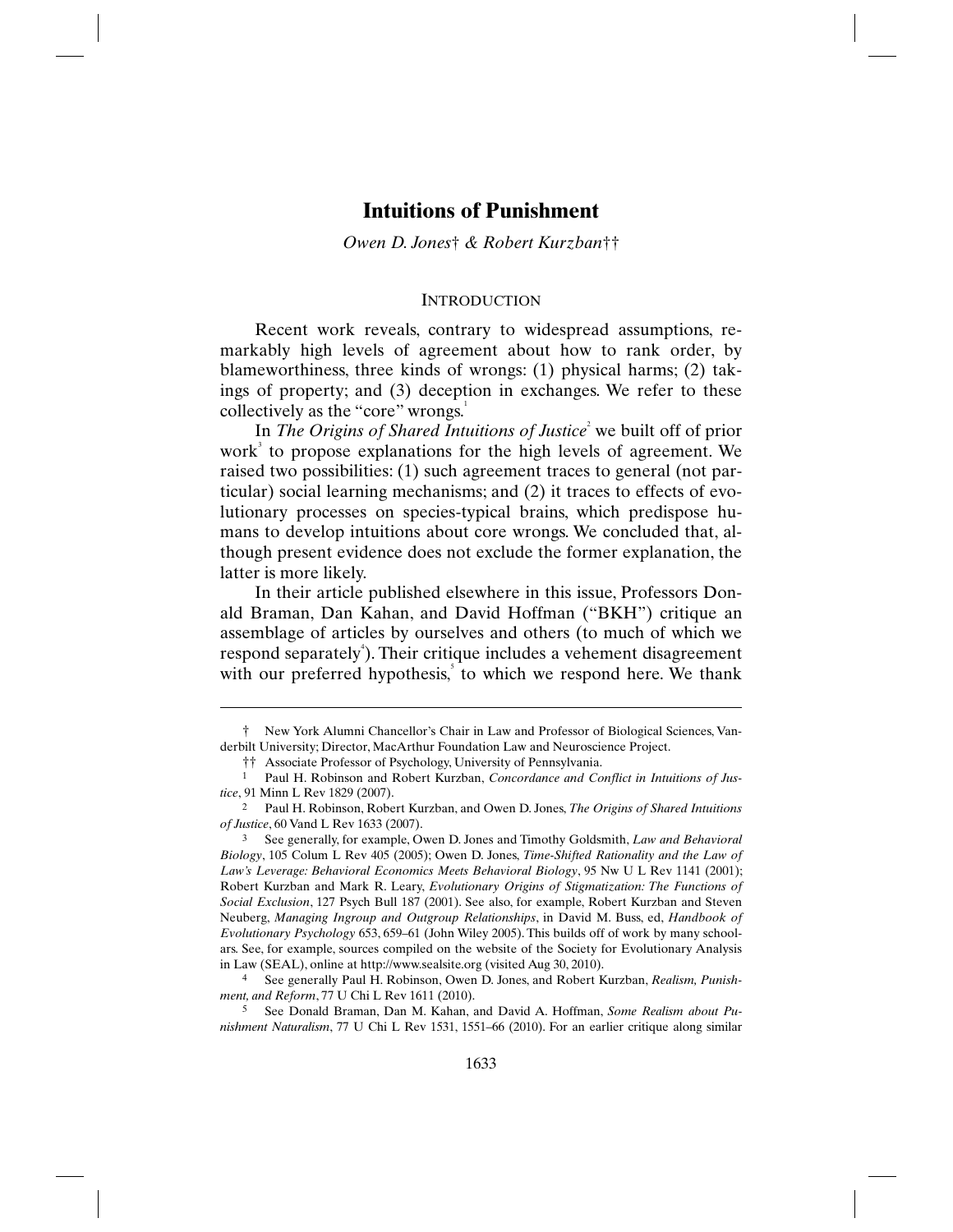BKH for initiating an important discussion. But we believe that they have misunderstood key aspects of our hypothesis, causing them to misjudge how well their proposed alternative—*Punishment Realism* fares in comparison. Below, we clarify five items.

# I. GENES, PLASTICITY, INNATENESS, AND CULTURE

BKH ascribe to us several views that neither we nor any scientist we know actually holds. Some are inconsistent with fundamental findings of biology and psychology, on which we necessarily rely.

For example, BKH claim that we argue that people's shared intuitions of justice (in the three specific contexts) are solely or predominantly the product of "genetically programmed moral instincts." We do not do so. BKH repeatedly frame our work as denying plasticity in human cognitive and moral development.<sup>7</sup> We do not do so. BKH assert that our hypothesis denies roles to culture and social environment.<sup>8</sup> Quite the contrary.

We emphatically share BKH's opposition to genetic determinism, their commitment to plasticity in human cognition, and a deep (in fact scientifically unavoidable<sup>9</sup>) commitment to recognizing the crucial role that social environment plays in each individual's development of intuitions of justice. These misunderstandings, common among critiques of evolutionary perspectives, $\mu$ <sup>0</sup> derive from two core confusions: (1) mistaken interpretation of hypotheses about functional design; and (2) false dichotomies about biological and psychological processes.

A. Functional Design

BKH describe Punishment Realism as

based on the premise that while individuals do hold deep and abiding intuitions regarding wrongdoing and responses to it, these

lines, see generally Christopher Jaeger, *Defending a Social Learning Explanation: A Comment on the Origins of Shared Intuitions of Justice*, 62 Vand L Rev En Banc 25 (2009), online at http://law.vanderbilt.edu/publications/vanderbilt-law-review/online-companion/download.aspx? id=3993 (visited Aug 30, 2010) (arguing that "general social learning" is the most plausible explanation for our shared intuitions about justice).

<sup>6</sup> Braman, Kahan, and Hoffman, 77 U Chi L Rev at 1536 (cited in note 5).<br>  $\frac{5}{7}$  See for example id at 1532 33

See, for example, id at 1532–33.

<sup>8</sup> See id at 1539–40.

<sup>9</sup> See Matt Ridley, *Nature via Nurture: Genes, Experience, and What Makes Us Human* (HarperCollins 2003); Robinson, Kurzban, and Jones, 60 Vand L Rev at 1640–42 (cited in note 2) (citing sources); id at 1677.

<sup>10</sup> See Robert Kurzban, *Alas Poor Evolutionary Psychology: Unfairly Accused, Unjustly Condemned*, 2 Hum Nat Rev 99 (2002), online at http://human-nature.com/nibbs/02/apd.html (visited May 17, 2010); Robert Kurzban, *Grand Challenges of Evolutionary Psychology*, 1 Frontiers Evol Psych 1 (2010).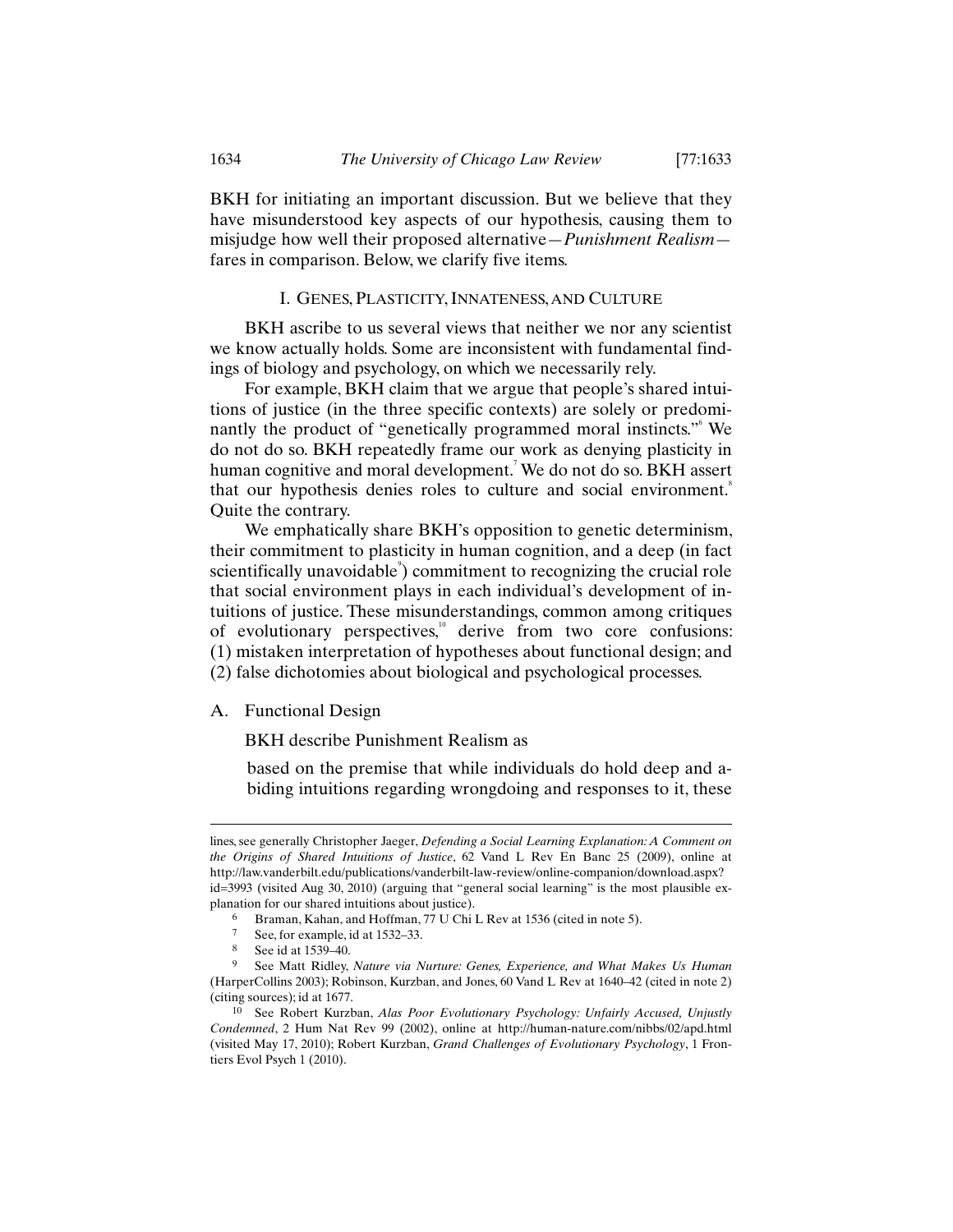### 2010] *Intuitions of Punishment* 1635

intuitions depend on social constructs that are demonstrably plastic. Thus, while there are a number of important (perhaps even universal) features of human cognition that shape our understandings of wrongdoing, they are features that interact with, and enable the construction of, varied social norms rather than produce them in a determinate manner.<sup>11</sup>

This passage misframes our views and the science underlying them.

Evolutionary explanations typically focus on *function*, a specification of the information-processing systems of the human mind—that is, "cognitive mechanisms"—and what natural selection has designed these mechanisms to do. $\degree$  Because many mechanisms' functions can only be executed by acquiring information from others,<sup>13</sup> theories about functional mechanisms *necessarily* entail a commitment to the belief that key parts of psychological development depend on social environments.<sup>14</sup> Put simply, human psychology is strongly influenced by what others do and say because our ultrasocial species evolved this way. Our view is, therefore, like "Punishment Realism," fundamentally premised on the idea that intuitions of justice depend on learning from others and are *not* "determinate" or otherwise developed independent of social input.

To be clear: a claim that computational mechanisms have functions *in no way* entails that such mechanisms are inflexible, genetically determined, "fixed," or even "innate," as BKH use this term.<sup>15</sup> (We use "innate" too, but quite differently. $\mathbf{F}^{(n)}$ ) The evolutionary view *necessarily incorporates* (because it is demonstrably true) the view that every aspect of every organism is the joint product of genes *and*

<sup>11</sup> Braman, Kahan, and Hoffman, 77 U Chi L Rev at 1533 (cited in note 5).

<sup>12</sup> For a classic description, see generally George C. Williams, *Adaptation and Natural Selection: A Critique of Some Current Evolutionary Thought* (Princeton 1966).

<sup>13</sup> See text accompanying notes 23–25.

<sup>14</sup> See, for example, Steven Pinker, *The Language Instinct: The New Science of Language and Mind* (Penguin 1994).

<sup>15</sup> Braman, Kahan, and Hoffman, 77 U Chi L Rev at 1538–39 (cited in note 5). See also H. Clark Barrett and Robert Kurzban, *Modularity in Cognition*, 113 Psych Rev 628, 637–38 (2006); Daniel Sperber, *Modularity and Relevance: How Can a Massively Modular Mind Be Flexible and Context-Sensitive?*, in Peter Carruthers, Stephen Laurence, and Stephen Stich, eds, *The Innate Mind: Structure and Content* 53, 57–59 (Oxford 2005).

<sup>16</sup> For example, it is clear from context that when BKH assert that we believe "intuitions about . . . crime and punishment . . . are innate," 77 U Chi L Rev at 1532–33 (cited in note 5), they use "innate" as a synonym for "genetically determined" or "fixed." For example, they claim that "moral judgments ... are not innate insofar as they depend crucially on social meaning that varies across cultural groups." Id at 1532. See also id at 1546 n 59. In contrast, our meaning of innate, consistent with the meaning of the term in biology and psychology, is elaborated below. See text accompanying notes 21–26.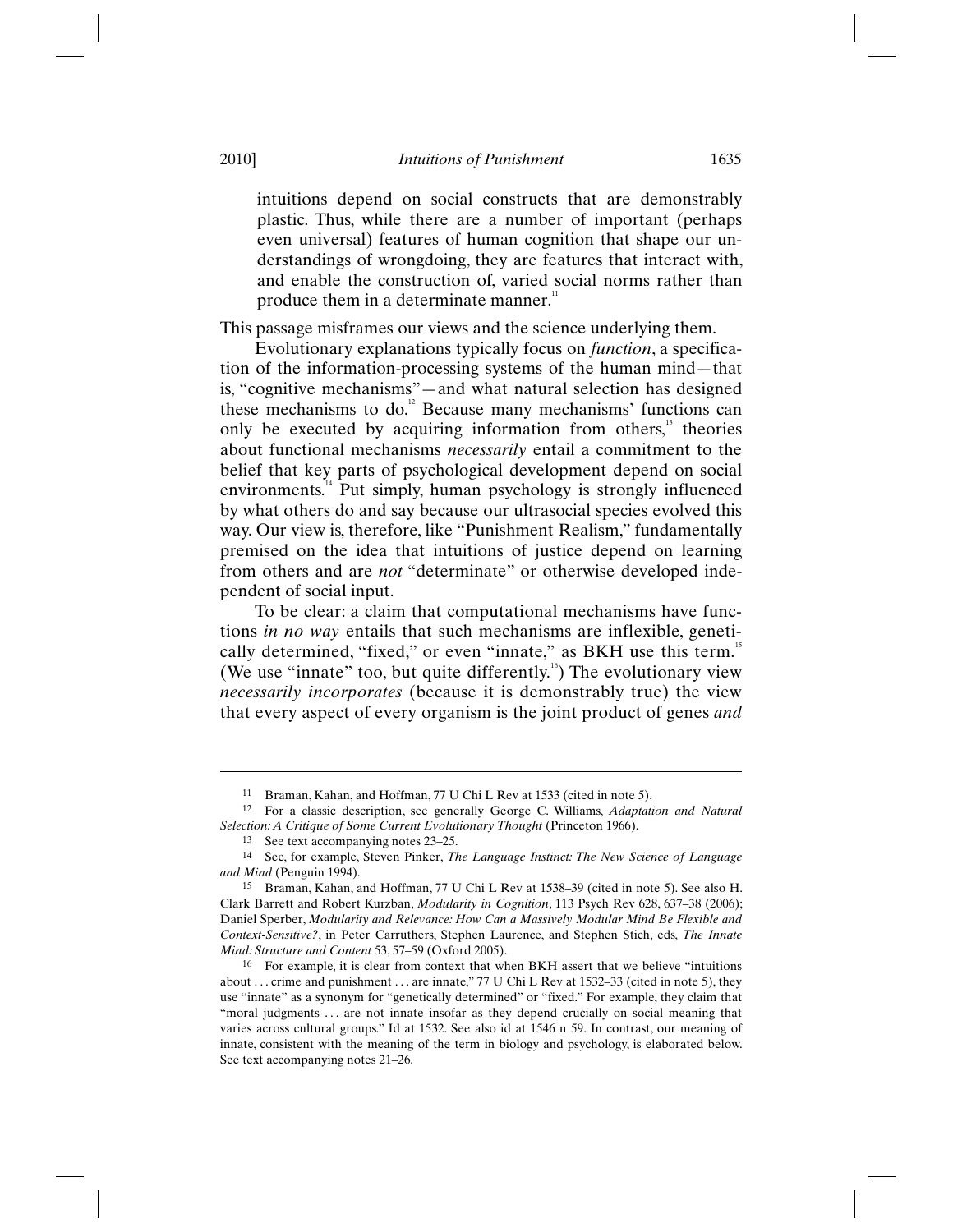environment.<sup>"</sup> Environments include, it bears repeating, the social environment.

### B. False Dichotomies

The second misconception reflects the fact that BKH are mired in the old dichotomy between "nature and nurture" (and its close cousins, "cultural versus biological" and "evolved versus learned"). That was a key axis of debate in social sciences through the early twentieth century.<sup>18</sup> Yet researchers and theorists in biology, psychology, and neighboring fields long ago rejected this dichotomy as false, both conceptually and empirically.<sup>19</sup> Consequently, BKH artificially polarize our respective views, and misframe important issues.

For example, BKH ask: "Is our morality by and large determinate and innate, the product of evolutionary forces acting over millions of years, or do we acquire it within our lifetimes  $\dots$ ?"<sup>20</sup> Posing a choice between evolved *or* acquired morality highlights a fundamental disagreement with BKH. But that disagreement is *not* about whether morality is evolved or acquired. It is about whether framing the question that way makes sense. We believe, along with most scientists, that it does not.

The question, stated as an either–or proposition, necessarily entails that the answer cannot be both. We hold the majority view<sup>21</sup> that morality is *both* "not determined" and "innate."<sup>22</sup> We do not mean "innate" in the superficial sense (as if innate means "genetically determined" or "present from birth") but rather in the scientific meaning that *there are specialized systems that give rise to it as we acquire it within our lifetimes*.

<sup>17</sup> See Douglas Futuyma, *Evolution* (Sinauer 2005); John Tooby, Leda Cosmides, and H. Clark Barrett, *The Second Law of Thermodynamics Is the First Law of Psychology: Evolutionary Developmental Psychology and the Theory of Tandem, Coordinated Inheritances: Comment on Lickliter and Honeycutt (2003)*, 129 Psych Bull 858, 863–64 (2003); Timothy Goldsmith and William Zimmerman, *Biology, Evolution, and Human Nature* (John Wiley 2001); John Tooby and Leda Cosmides, *The Psychological Foundations of Culture*, in Jerome H. Barkow, Leda Cosmides, and John Tooby, eds, *The Adapted Mind: Evolutionary Psychology and the Generation of Culture* 19, 83–84 (Oxford 1992). See also Jones and Goldsmith, 105 Colum L Rev at 428 (cited in note 3) ("Behavior flows from brains that encounter specific environmental stimuli and possess a neural architecture that is as importantly shaped by environments as it is by genes.").

<sup>18</sup> See Steven Pinker, *The Blank Slate: The Modern Denial of Human Nature* (Viking 2002).

<sup>19</sup> For an overview, see generally Ridley, *Nature via Nurture* (cited in note 9). See also Owen D. Jones, *Sex, Culture, and the Biology of Rape: Toward Explanation and Prevention*, 87 Cal L Rev 827, 874–77 (1999).

<sup>20</sup> Braman, Kahan, and Hoffman, 77 U Chi L Rev at 1532 (cited in note 5).

<sup>21</sup> See, for example, Alan Slater and Gavin Bremner, eds, *An Introduction to Developmental Psychology* 61 (Blackwell 2003); Arnold Sameroff, *A Unified Theory of Development: A Dialectic Integration of Nature and Nurture*, 81 Child Dev 6 (2010).

<sup>22</sup> Robinson, Kurzban, and Jones, 60 Vand L Rev at 1646 (cited in note 2).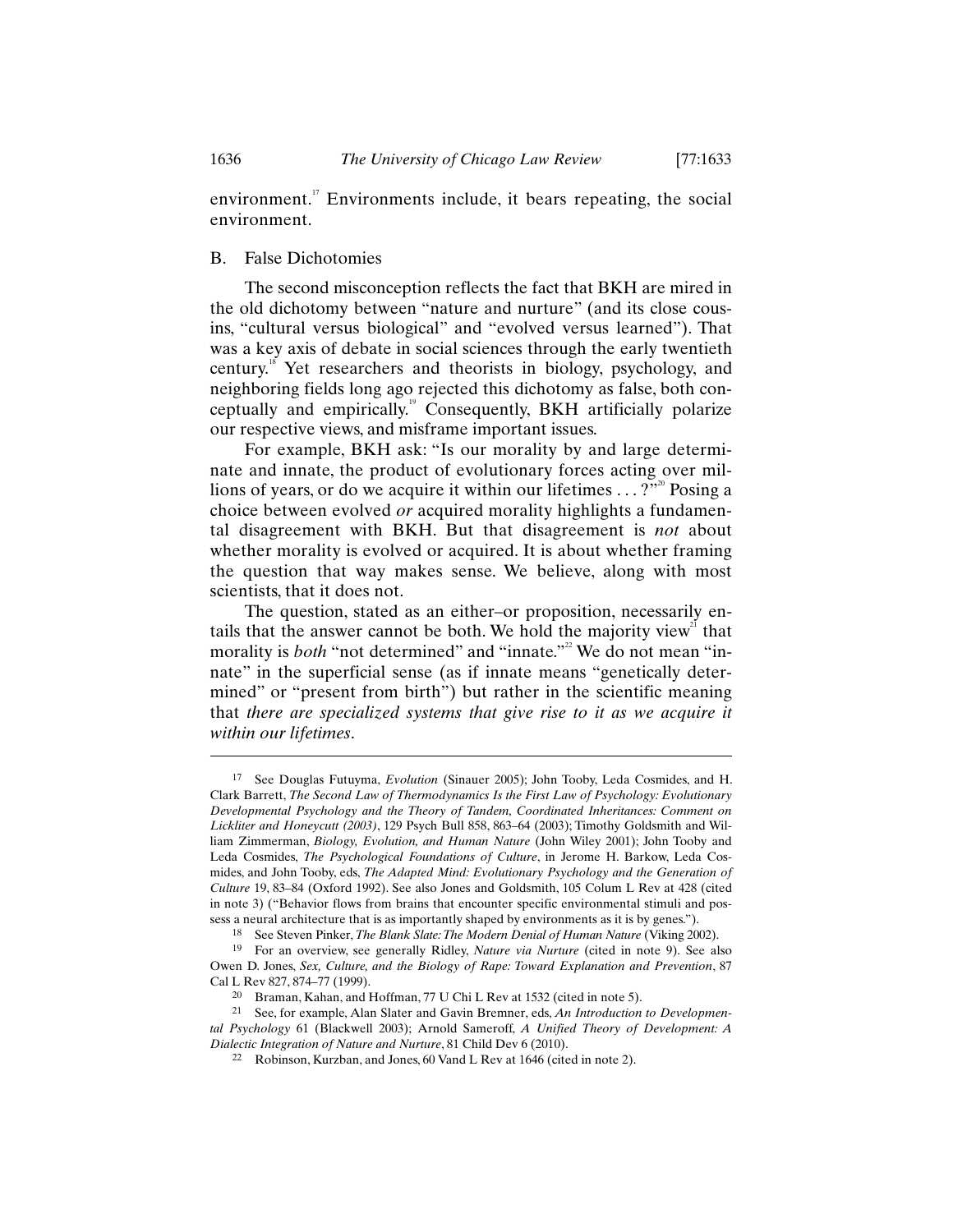#### 2010] *Intuitions of Punishment* 1637

To illustrate, consider how people learn language.<sup>23</sup> Most researchers believe that evidence supports a functionally specialized process in the brain—a "Language Acquisition Device."<sup> $24$ </sup> This is a set of computational mechanisms designed to take in information—generally speech from other people—and use this information to acquire the ability to understand and produce the language used by others in the social environment. How this information from the world is used to generate fullblown language is *specific* to the language system, even though the precise form of language varies. That is, learning language requires *both* local linguistic input *and* (innate) learning systems specialized for language (as opposed to more general processes). $^{25}$ 

Consequently, the idea that there is a system in the brain designed to acquire language does not entail that such a system will be "fixed," "determinate," or lead to perfect uniformity across individuals. Similarly, the idea that evolution has equipped the brain with specialized processes for acquiring the predispositions commonly referred to as "morality" does not entail that the social world is irrelevant. Quite the reverse. Just as it makes no sense to ask whether language is innate or acquired, it makes no sense to try to force on readers a choice between morality as innate or acquired.

The supposed distinction that BKH attempt to resuscitate between learned and innate has intuitive appeal. This might explain why it persists in some fields. But it was long ago abandoned in the core fields of biology and psychology. $\delta$  It has no place in contemporary discussions.

# II. VARIATION

BKH claim that there is sufficient variety in views about justice as to falsify our claim to substantial agreement (about the three categories of crimes). Specifically, they refer to the "politically consequential fact [that] intuitions of justice are characterized by *immense cultural heterogeneity.*"

One cannot identify immensity simply by labeling it as such (a label we dispute). Regardless, BKH make two incorrect claims concerning variation. First, they ascribe to us the view that "evaluations of serious wrongfulness *do not vary* across social conditions."<sup>28</sup> Second, they

<sup>23</sup> See id at 1642.

<sup>24</sup> See, for example, Pinker, *Language Instinct* (cited in note 14).

<sup>25</sup> See Noam Chomsky, *Aspects of the Theory of Syntax* (MIT 1965); Pinker, *Language Instinct* (cited in note 14).

<sup>26</sup> See generally Ridley, *Nature via Nurture* (cited in note 9).

Braman, Kahan, and Hoffman, 77 U Chi L Rev at 1604 (cited in note 5) (emphasis altered).

<sup>28</sup> Id at 1551 (emphasis added).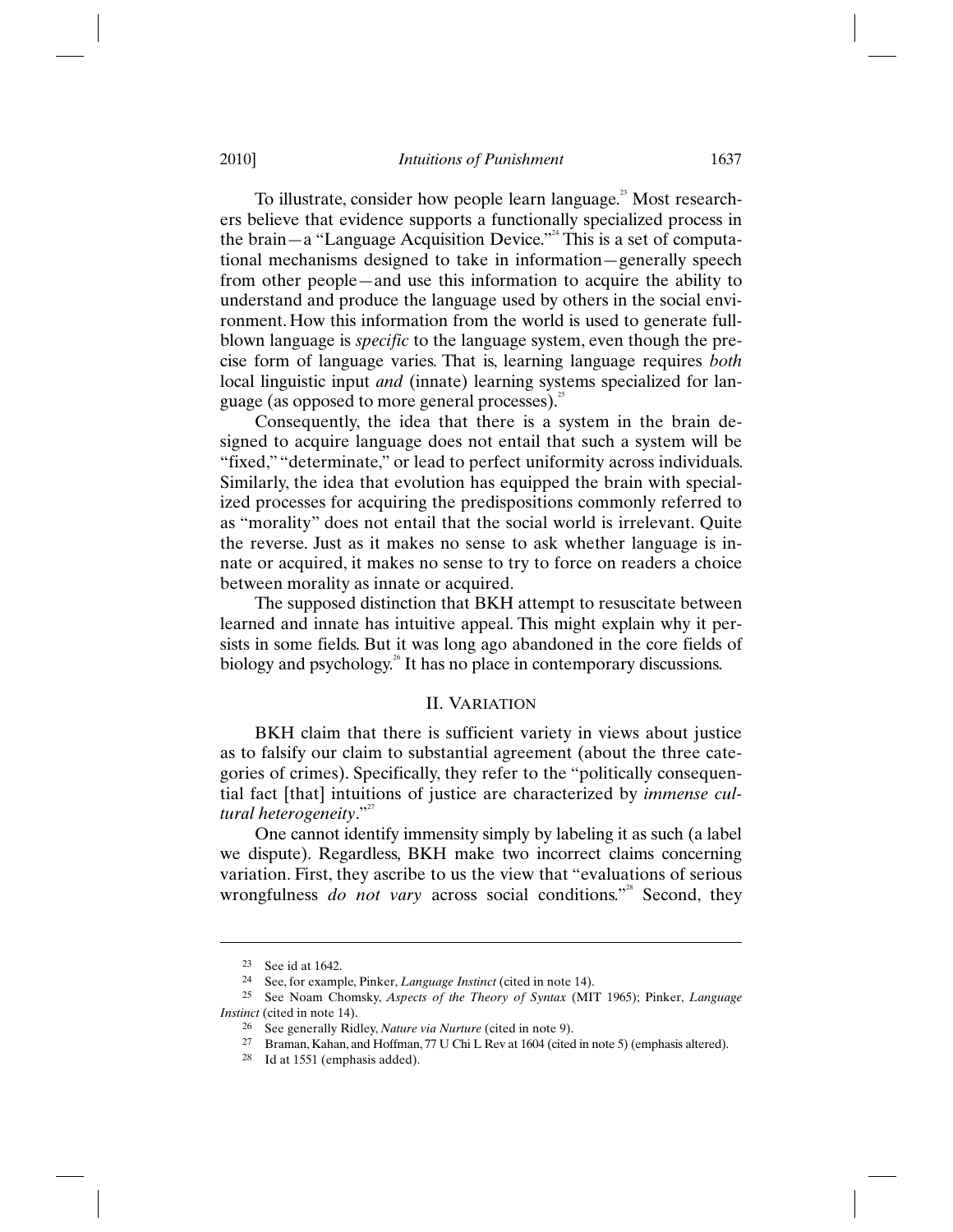claim that "[naturalism] assumes a lack of diversity in the core of wrongdoing  $\ldots$ ."

We have clarified separately that the obvious diversity in intuitions of justice when looking across *all* criminal acts is irrelevant to our narrower claim that intuitions are generally shared with respect to an important *subset* of them.<sup>30</sup> But here our concern is the underlying conceptual one: what is the role of variation, where it exists, in arbitrating among candidate psychological theories for that subset?

First, contrary to the BKH portrayal, variation is not, by itself, a problem for naturalist theories. Well-designed mechanisms physiological and psychological—are *expected* to vary in systematic (and predictably patterned) ways as a function of particular features of the environment. That is simply *the* way evolution tailors different behavioral outcomes (for example, "look elsewhere") to different environmental circumstances (for example, "no food here"). It is a mistake to assume that biological processes necessarily result in an absence of variability and flexibility.<sup>31</sup>

Second, just as language can vary, despite evolved predispositions underlying its acquisition, intuitions of justice can vary, despite evolved predispositions underlying their acquisition.<sup>32</sup> Demonstrating *some* variation, alone, does not undermine the claim that there are morality-specific and morality-specialized computational mechanisms.

Third, measuring diversity depends on how one counts.<sup>33</sup> For example, if one measured the sound used to designate "dog," one would find enormous cross-cultural variation. If one instead measures whether "dog" is separately lexicalized at all, distinct from other mammals, then one would see virtually no variation. The same is true for moral intuitions, $34$  which develop reliably, as we have previously described.<sup>35</sup>

<sup>29</sup> Id at 1592.

<sup>30</sup> Robinson, Jones, and Kurzban, 77 U Chi L Rev at 1621–23 (cited in note 4).<br>31 See John Toopy and Lada Cosmides On the Universality of Human Nature and

See John Tooby and Leda Cosmides, *On the Universality of Human Nature and the Uniqueness of the Individual: The Role of Genetics and Adaptation*, 58 J Personality 17, 60–62 (1990).

<sup>32</sup> This does not mean that our hypotheses regarding the causes of broadly shared intuitions of justice are unfalsifiable. No one has yet specified precisely how to measure variation in intuitions of justice; nonetheless, there are thresholds for lack of concordance that would be inconsistent with our hypotheses.

<sup>33</sup> For example, should the denominator be the number of social groups (which would count a small tribe and an entire country the same in the balance), or should it instead seemingly much more usefully—be the total number of individuals across the planet?

<sup>34</sup> For example, the very notion of "wrongness" is quite universal. As has been shown, general social learning theories cannot explain this fact; there are no smaller, teachable "components" out of which wrongness can be constructed. See John Macnamara, *Development of Moral Reasoning and the Foundations of Geometry*, 21 J Theory Soc Behav 125, 143 (1991); George E. Moore, *Principia Ethica* 223 (Cambridge 1903).

<sup>35</sup> Robinson, Kurzban, and Jones, 60 Vand L Rev at 1664–75 (cited in note 2).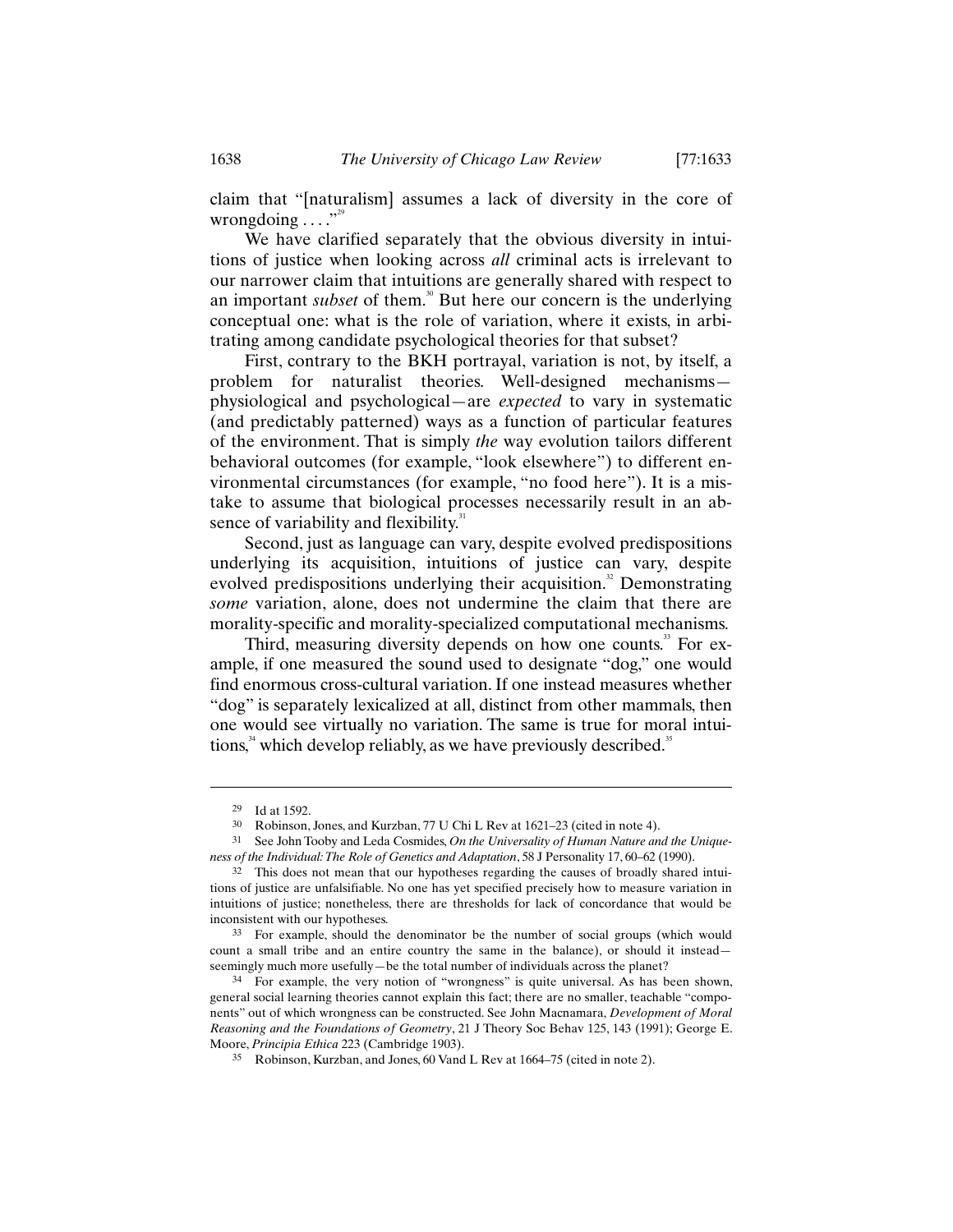#### III. PUNISHMENT REALISM FAILS AS A SCIENTIFIC THEORY

The BKH endorsement of Punishment Realism is inconsistent with their professed commitment to empiricism. Because there are no observations that could be inconsistent with their theory, it is unscientific. BKH state that "Punishment Realism . . . holds that while people agree on many cases . . . they also frequently disagree about both whether an act is so wrong as to be criminal and, if it is, how serious the criminal offense is." $\delta$ <sup>36</sup> That is, Punishment Realism simply predicts some agreement and some disagreement—somewhere, sometimes—as a function of some (unspecified) things. No data could challenge one's belief that this hypothesis is true.

Our theory, in contrast, makes testable predictions: (1) there will be high levels of agreement (in the three identified domains); and (2) these intuitions will be less malleable than average. If either of these is wrong, then we will be wrong.

## IV. "GENERAL LEARNING MECHANISMS" DO NOT WORK

Punishment Realism invokes "social constructs," "cultural priors," and "cultural outlooks."<sup>37</sup> Socially, these terms are easily recognized. But scientifically, they are too underspecified to be useful in hypothesis formation. Even if one does try to make them do explanatory work, however, the notion that there are "generic cognitive mechanisms" for learning these various constructs is known to be wrong. General social learning theories have appeared with some regularity in psychology—from the behaviorists in the early twentieth century to connectionists in the latter half of it—and have always been found lacking.<sup>38</sup> They just cannot work, as Chomsky has shown.<sup>39</sup> In order for systems to change in useful ways (that is, learn), they must have ex ante theories about how to change in response to new information. Otherwise, "learning" would be random, and therefore useless.

We believe that the psychological mechanisms underlying these intuitions of justice are likely structured in ways that yield considerable homogeneity with respect to certain subsets of harms, specifically physical harms, thefts, and violations of social contracts. It is crucial to note that, even here, we not only believe that learning and development

<sup>36</sup> Braman, Kahan, and Hoffman, 77 U Chi L Rev at 1578 (cited in note 5).

<sup>37</sup> See id at 1533, 1598, 1599.

<sup>38</sup> See Tooby and Cosmides, *Psychological Foundations of Culture* at 100–08 (cited in note 17).

<sup>39</sup> See Chomsky, *Aspects of the Theory of Syntax* (cited in note 25); Tooby and Cosmides, *Psychological Foundations of Culture* 19 (cited in note 17).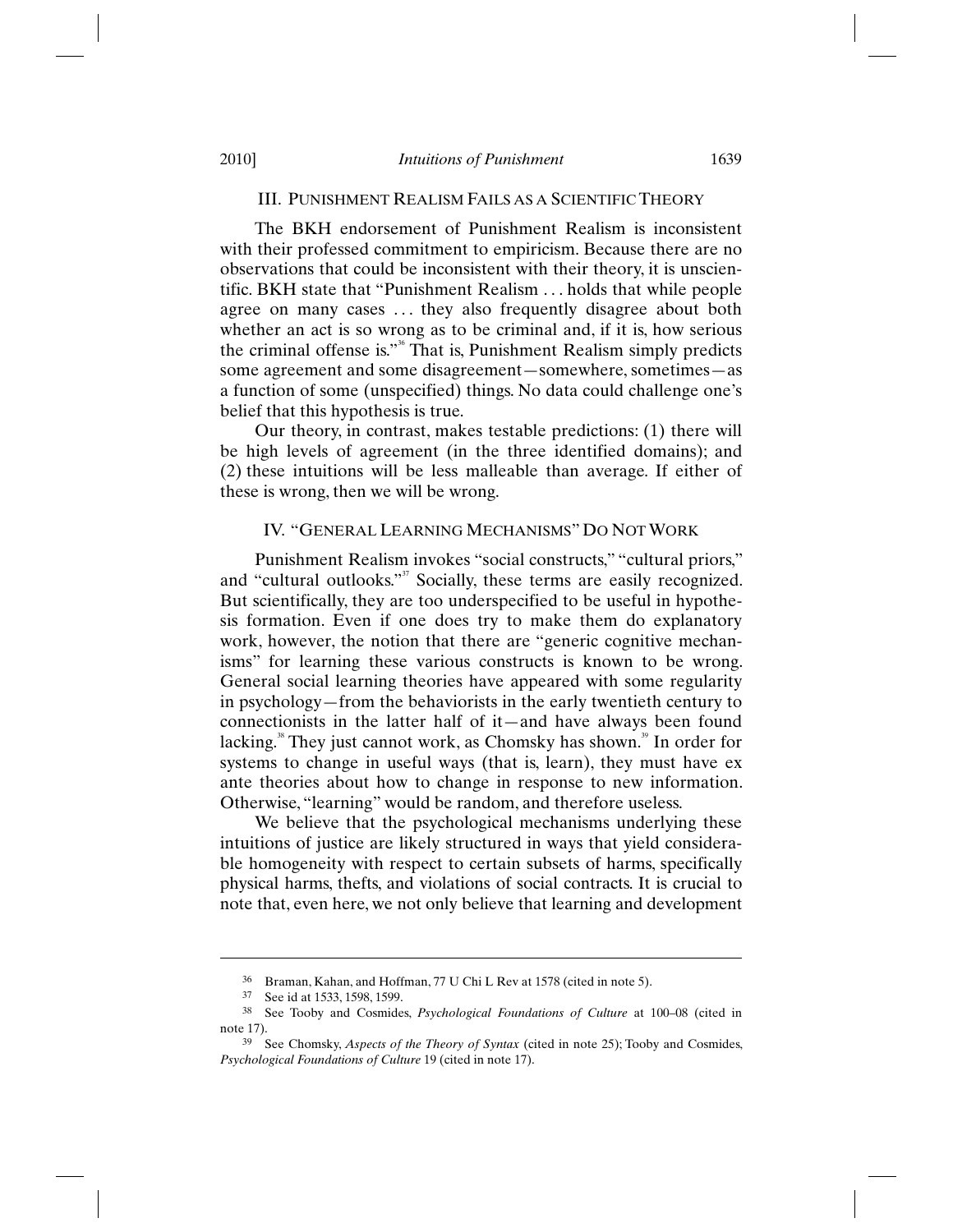is important, but we said so in the article that serves as a main focus for BKH's critique.<sup>40</sup>

## V. WHERE THIS LEAVES US

BKH have offered a frequently insightful, though we think often incorrect, discussion of how and why theories about intuitions of justice can matter. Our disagreements should not, however, obscure the many matters on which we and BKH agree. For example, we agree that reality matters. (That is, we are all empiricists.) We agree that cross-cultural studies can aid deeper understandings of punishment.<sup>41</sup> We agree that insights about punishment should be reconciled across many relevant disciplines (including evolutionary biology).<sup>2</sup> We agree that "moral judgments depend on numerous cognitive and physiological mechanisms that are presumably the product of evolutionary pressures."43 We agree that parsimony is generally a virtue when considering alternative hypotheses. And we agree that sharp distinctions must be drawn between explanations and justifications.

Among the points on which we disagree is the best causal explanation for the shared intuitions of justice that exist in three distinct criminal arenas. BKH's explanation emphasizes culture, excluding a meaningful role for evolutionary processes that underlie the modern mind. Our explanation emphasizes culture and also includes a meaningful role for evolutionary processes. We think our view is *more* consistent with the evidence and more scientifically sound. To clarify, however, we reassert our actual conclusion in *Origins*:

On present evidence, we believe that the explanation for the "puzzle" of the existence of shared intuitions of justice is more likely a specific evolved human mechanism for acquiring these core intuitions than general social learning derived from some set of conditions and life experiences universal to all humans and all human groups. The latter cannot be ruled out on present evidence, but it seems implausible, while the former is consistent with all available data.<sup>44</sup>

Future work may help to resolve the causal question.

<sup>40</sup> See Robinson, Kurzban, and Jones, 60 Vand L Rev 1633 (cited in note 2).

<sup>41</sup> See, for example, id.

<sup>42</sup> See, for example, Robinson and Kurzban, 91 Minn L Rev 1829 (cited in note 1).

<sup>43</sup> Braman, Kahan, and Hoffman, 77 U Chi L Rev at 1532 (cited in note 5). See Robinson, Kurzban, and Jones, 60 Vand L Rev at 1646–49 (cited in note 2).

<sup>44</sup> Robinson, Kurzban, and Jones, 60 Vand L Rev at 1687 (cited in note 2).